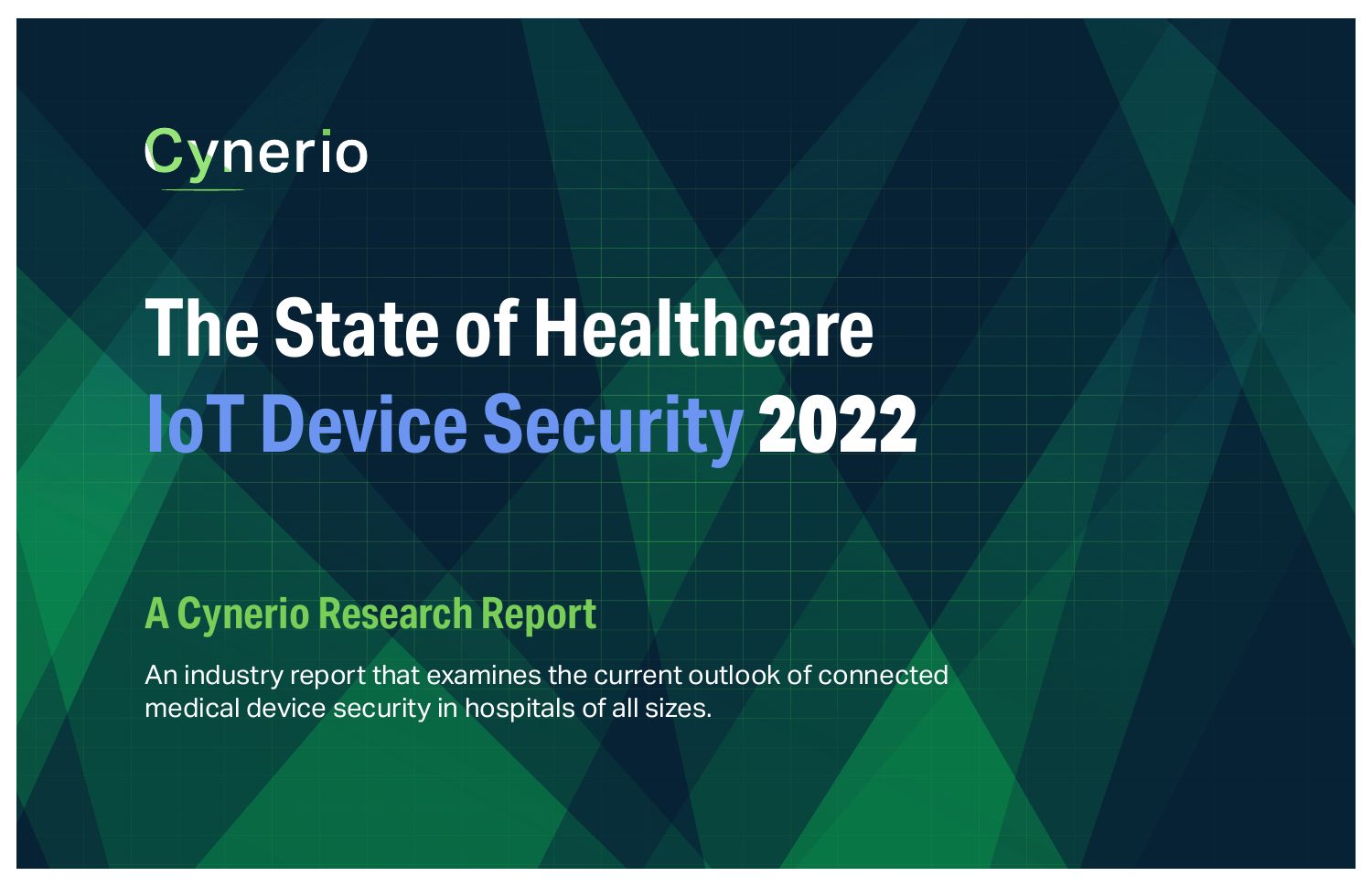

<span id="page-1-0"></span>For decades, patient care has seen improvements resulting from the data, insight and timeliness provided by connected devices. However, as the number of these devices has grown, so too have the number of threats, vulnerabilities, and entry points for bad actors within healthcare networks.

This Cynerio research report shines a light on the sorely under-addressed risks, threats and security issues related to IoT and related devices within healthcare environments. The information in this report is based on our analysis of over 10 million IoT and IoMT devices collected from current Cynerio implementations at over 300 hospitals and other healthcare facilities in the US and around the world, fully anonymized and analyzed by our Data Team. With hospitals under an unprecedented amount of strain from both the pandemic and the explosion of ransomware attacks on healthcare facilities, it has never been clearer that digital safety and patient safety are intimately intertwined, and that protecting the devices providing the care patients depend on is ultimately about safeguarding their health, safety and well-being.

#### **Table of Contents Background**

| 2                            | . | <b>Background</b>                                                                    |
|------------------------------|---|--------------------------------------------------------------------------------------|
| 3                            | . | <b>Executive Summary</b>                                                             |
| 4                            | . | Introduction                                                                         |
| 5                            | . | <b>Healthcare IoT Devices</b><br>Covered by This Report and<br>Methodology           |
|                              | . | <b>What Healthcare IoT Device</b><br><b>Footprints Look Like Right</b><br><b>Now</b> |
| $\lfloor \textbf{0} \rfloor$ |   | The Real Healthcare IoT Risk<br>Landscape                                            |
| 14                           | . | <b>How to Effectively Address</b><br><b>Healthcare IoT Risk</b>                      |
| 6                            | . | The Future of Healthcare IoT<br><b>Security</b>                                      |
|                              | . | <b>About Cynerio</b>                                                                 |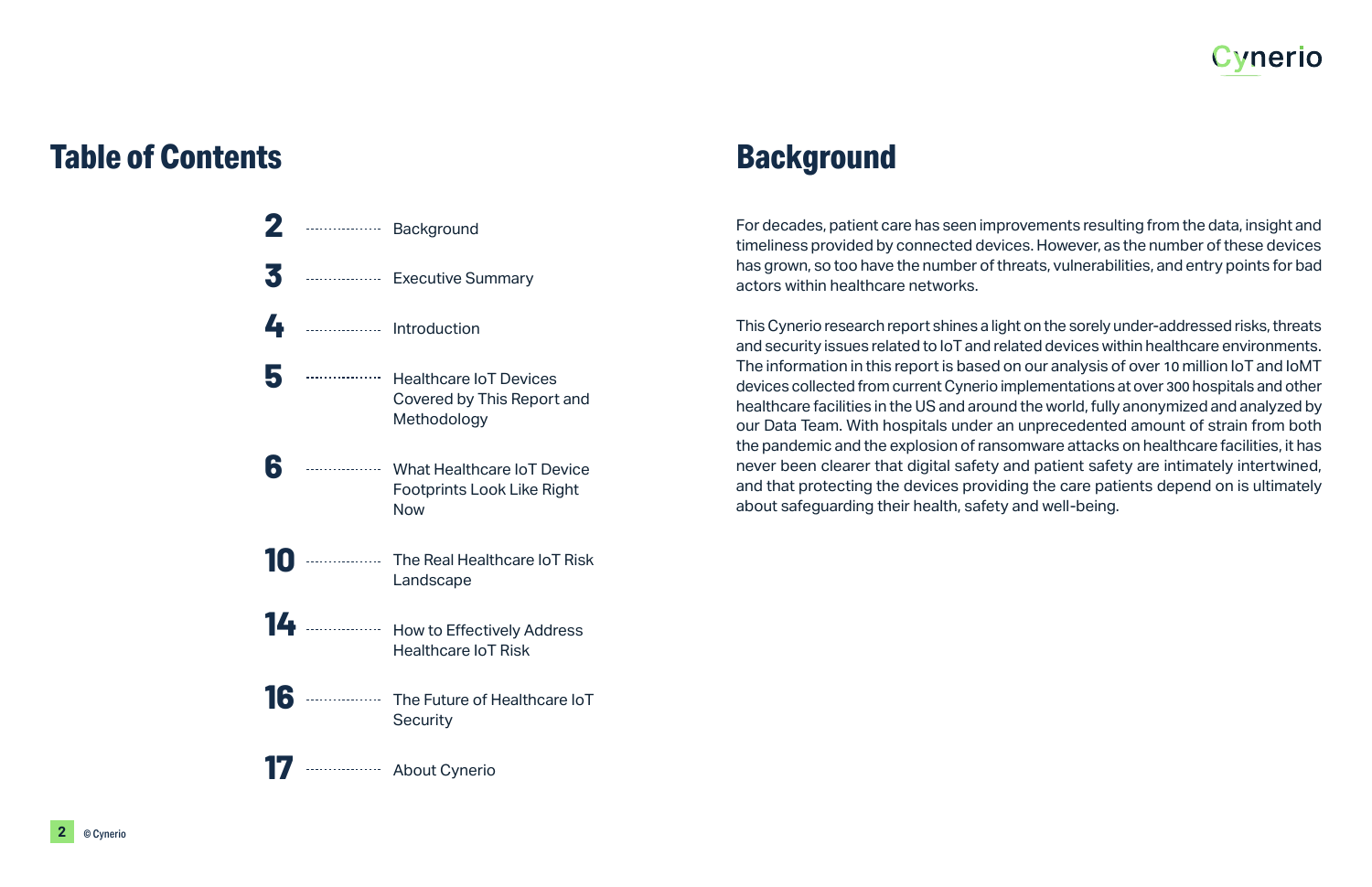#### vnerio

#### **IV Pumps Are the Most Common Healthcare IoT Device and Possess the Lion's Share of Risk**

The ubiquitous IV pump makes up 38% of a hospital's typical healthcare IoT footprint, and a whopping 73% of those IV pumps have a vulnerability that would jeopardize patient safety, data confidentiality, or service availability if it were to be exploited by an adversary.

#### **53% of IoMT and IoT Devices Contain Critical Risks**

More than half of connected medical and other IoT devices in hospitals have a known critical vulnerability. If attacked, these will impact patient safety, service availability or data confidentiality, either directly or as part of an attack's collateral damage. A third of bedside healthcare IoT devices, the devices closest to patient care that patients most depend on for optimal health outcomes, have an identified critical risk.

<span id="page-2-0"></span>**Executive Summary** 

#### **Healthcare IoT Running Outdated Windows Versions Dominate Devices in Critical Care Sectors**

- 
- 
- 
- 
- 
- 
- 

#### **Urgent11 and Ripple20 Made Headlines, but the Most Common Device Risks Are Old Standbys**

Medical devices running versions of Windows older than Windows 10 only make up a small part of a typical hospital's healthcare IoT infrastructure, but they account for the majority of devices used by pharmacology, oncology, and laboratory devices, and make up a plurality of devices used by radiology, neurology, and surgery departments. This leaves patients connected to those devices vulnerable, since those older versions of Windows are already past end of life and replacing the machines they run on will still take several years in most cases. The most common IoMT and IoT device risks are connected to default passwords and settings that attackers can often obtain easily from manuals posted online. In contrast, vulnerabilities such as Urgent11 and Ripple20 were great for raising IoMT security awareness, but only affected about 10 percent of devices with attack vectors that are difficult for attackers to leverage successfully. **Network Segmentation Is Hugely** 

#### **Most Healthcare IoT Devices Are Used Regularly, Making Them Difficult to Securely Update**

Almost 80% of healthcare IoT devices get used monthly or more frequently, giving them little downtime for hospital security teams to analyze them for risks and attacks, apply the latest patches, and carry out segmentation to protect the devices on the network.

#### **Linux Is the Operating System of about Half of Healthcare IoT Devices, the Other Half Is a Grab Bag**

The open-source Linux platform is a popular choice for healthcare IoT operating systems, followed by dozens of mostly proprietary operating systems with small chunks of the overall footprint. This makes most IT security designed overwhelmingly for Windows machines a poor fit for healthcare IoT cybersecurity.

#### **Beneficial for Reducing Critical IoMT and IoT Risk**

Segmentation that takes medical workflows and patient care contexts into account addresses over 90 percent of the critical risks presented by connected devices in hospitals and is the most effective way to mitigate and remediate most risks that connected devices present.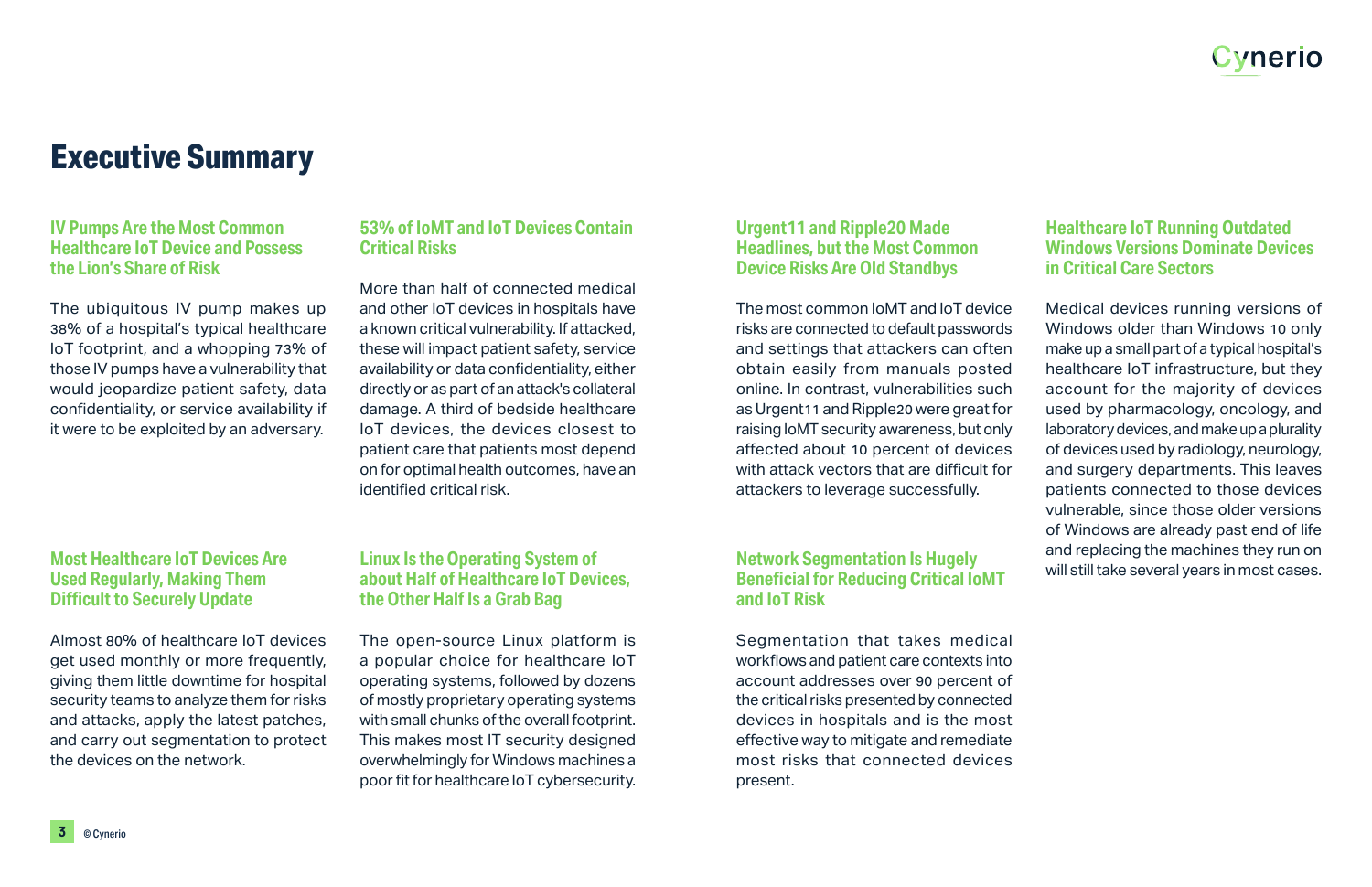

#### <span id="page-3-0"></span>**Introduction**

#### **The Healthcare IoT Cybersecurity Landscape - A Perfect Storm of Threats and Risks, Clouded by a Lack of Visibility**



Healthcare is [more targeted for cyberattacks](https://cybersecurityventures.com/healthcare-industry-to-spend-125-billion-on-cybersecurity-from-2020-to-2025/) than any other industry, absorbing 100 to 200% more attacks than the runner-up. It is healthcare that has led among all industries in [how much their data breaches end up costing](https://www.dataendure.com/wp-content/uploads/2021_Cost_of_a_Data_Breach_-2.pdf) for over a decade now. Thanks to the volume of sensitive Personal Health Information (PHI) they contain that is useful for perpetrating identity fraud, medical records can fetch [up to 50 times the](https://www.fiercehealthcare.com/hospitals/industry-voices-forget-credit-card-numbers-medical-records-are-hottest-items-dark-web) [amount that stolen credit cards get](https://www.fiercehealthcare.com/hospitals/industry-voices-forget-credit-card-numbers-medical-records-are-hottest-items-dark-web) on the black market. Unfortunately, hospitals often lack visibility into the critical risks and attacks targeting the mushrooming array

of connected medical, enterprise IoT, and industrial OT devices that are becoming increasingly common at all levels of patient care, with disastrous consequences. With the information in this report, collected and analyzed by Cynerio's data and research team from our platform's implementations at many different hospitals in the US and around the world, we hope to bring connected device security risks out of the shadows and into the light. What follows are hard numbers about the kinds of connected devices hospitals tend to have, the critical risks those devices contain, and how to best protect them as threats and attacks continue to evolve.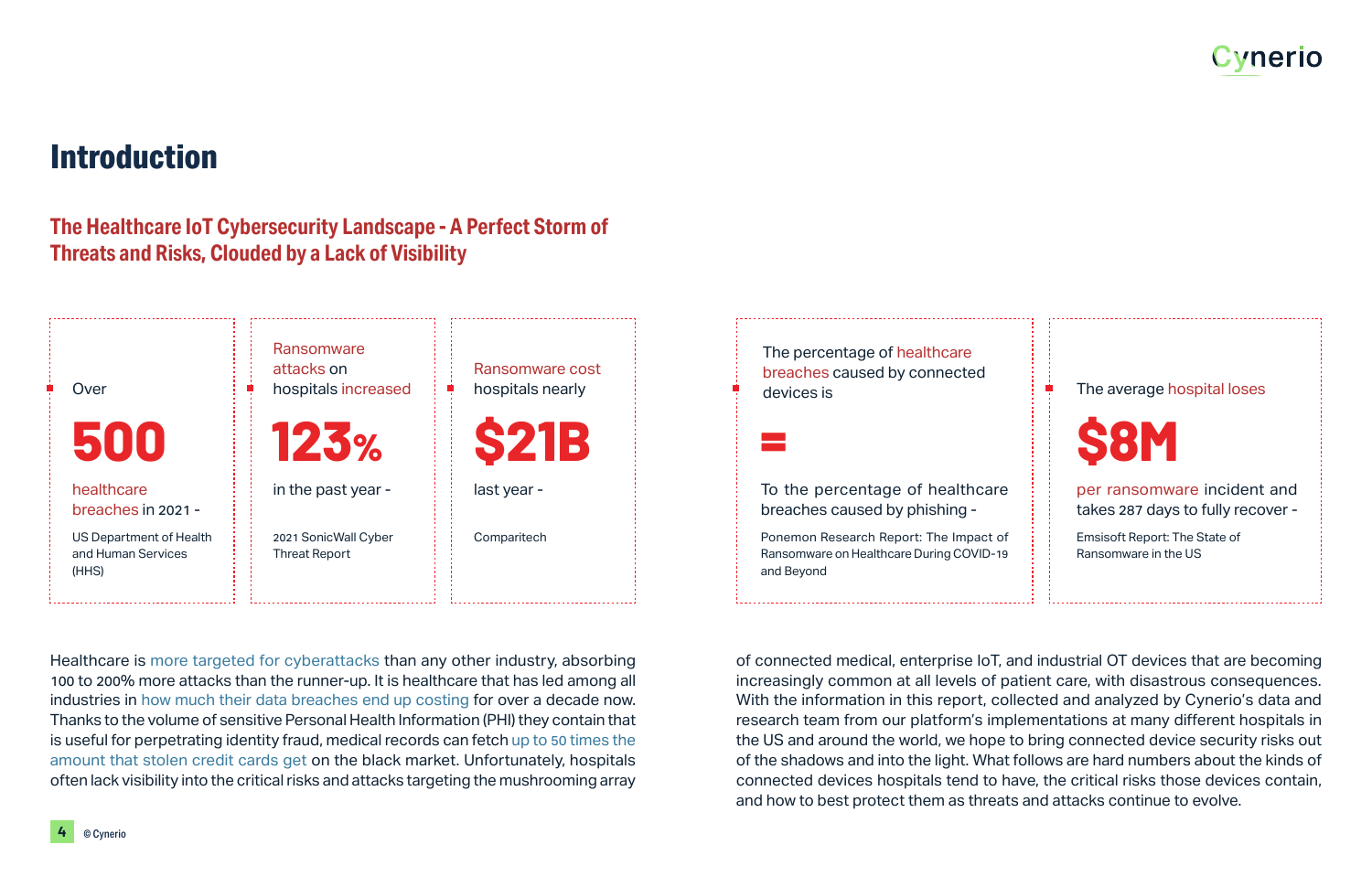



## <span id="page-4-0"></span>**Healthcare IoT Devices Covered by This Report and Methodology**

**Before we get started, it is probably a good idea to define our terms clearly. When it comes to healthcare IoT, we are dealing with several different categories of devices:**



#### **IoT (Internet of Things)**

This is a blanket term for any networkconnected device or other asset that is not considered traditional information technology (IT). Examples include security cameras, VOIP phones and smart door locks, but wouldn't include computers or servers.



#### **IoMT (Internet of Medical Things)**

These are IoT devices that have medical functionality. Examples abound in any hospital: MRI machines, IV pumps, heart monitors, glucometers. Perhaps these devices didn't have many internet connections a decade ago but going forward they almost always will.



#### **OT (Operational Technology)**

OT refers to hardware, software and communications systems that keep largescale industrial equipment and assets running. For the purposes of hospitals, this usually includes devices like HVAC (Heating, Ventilation and Air Conditioning) systems, elevators, and electrical grids.

#### **Connected Devices**

| d             | These devices are remotely connected        |
|---------------|---------------------------------------------|
| $\frac{1}{2}$ | and controlled and are often simpler        |
| S             | than any other device referenced above.     |
| s,            | Examples include a light switch or a coffee |
| ၟ             | machine.                                    |
| J)            |                                             |
| 3.            |                                             |
|               |                                             |

#### **Methodology**

Cynerio collects detailed information about a hospital's connected device footprint through a patented connector that is typically placed on the core switch's SPAN port. This allows Cynerio to passively monitor the network traffic of connected devices immediately without putting confidential data at risk. Using our research team's deep healthcare expertise Cynerio can parse hundreds of proprietary device protocols to analyze device metadata, classify devices, and compile information about their risks and vulnerabilities. Analysis is performed through a combination of meticulous investigation by the Cynerio research team and artificial intelligence. Cynerio does not analyze or collect any electronic personal health information as part of this process. The data in this report is based on our analysis of over 10 million IoT and IoMT devices collected from current Cynerio implementations at over 300 hospitals and other healthcare facilities in the US and around the world. All data is completely anonymized.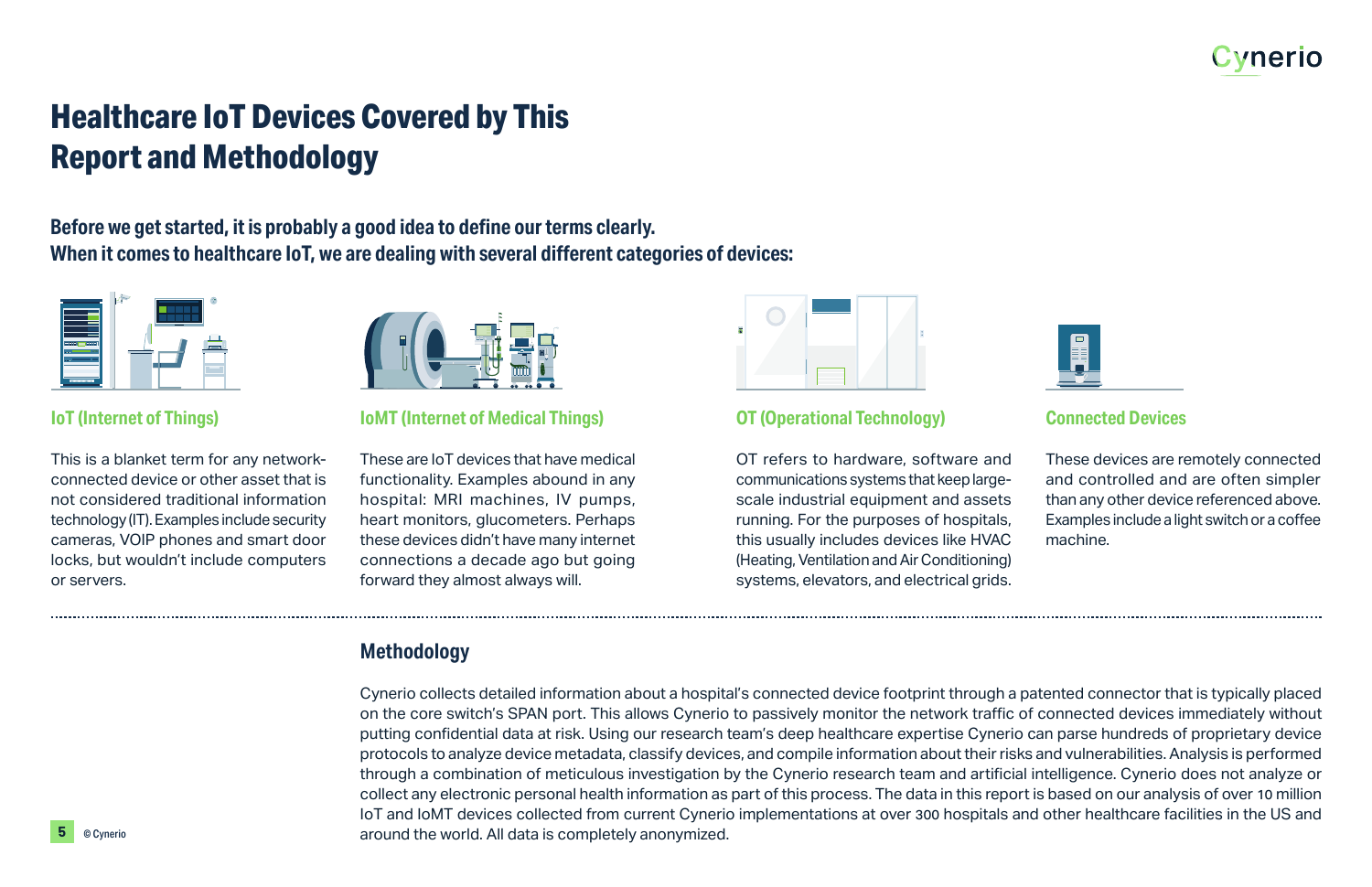

## <span id="page-5-0"></span>**What Healthcare IoT Device Footprints Look Like Right Now**

#### **What are the most common healthcare IoT devices in hospitals?**

Infusion pumps were by far the most common connected device in hospitals, accounting for 12 percent of all connected devices, and 38 percent of all IoMT devices detected by Cynerio. Why are IV pumps so common compared to any other device? Most patients will need fluid administered during their hospital stay, and infusion pumps help medical personnel reduce the margin of error when doing so by regulating the amount and rate of fluids being given.



*Top Connected Devices in Hospitals (as a percentage of all IoT/IoMT devices)*

#### **What are the most common non-medical IoT devices in hospitals?**

| <b>Top "Non-Medical" Connected Devices in</b>                                                                                                                                                  |     |
|------------------------------------------------------------------------------------------------------------------------------------------------------------------------------------------------|-----|
|                                                                                                                                                                                                | 38% |
| Nurse Call System <----------------- 2%<br>Temperature Transmitter <------- 2%<br>Label Printer <------------------- $2$ %<br>Touch Computer <------------- 2%<br>Communication Badge <---- 2% |     |
| IP Camera $\leftarrow$ 3%<br>Access Point $\leftarrow$ 7%                                                                                                                                      |     |
| loT Device <-----------------------<br><b>1%</b>                                                                                                                                               |     |



While the devices listed here are not medical devices per se, they do facilitate medical outcomes. VOIP phones permit doctors to communicate with the lab where patient results are determined. Printers allow lab reports to be generated and stored for later reference. Access points determine who can get in or out of a restricted area like an operating room. If these devices are disabled in the event of a ransomware attack, the knock-on effects could easily affect patient health outcomes. While Cynerio was originally designed to specifically address the risks of medical devices, our healthcare customers immediately helped us realize that all connected devices in hospitals can present risks to patient safety and data confidentiality, and as a result Cynerio works to secure all connected devices in medical environments.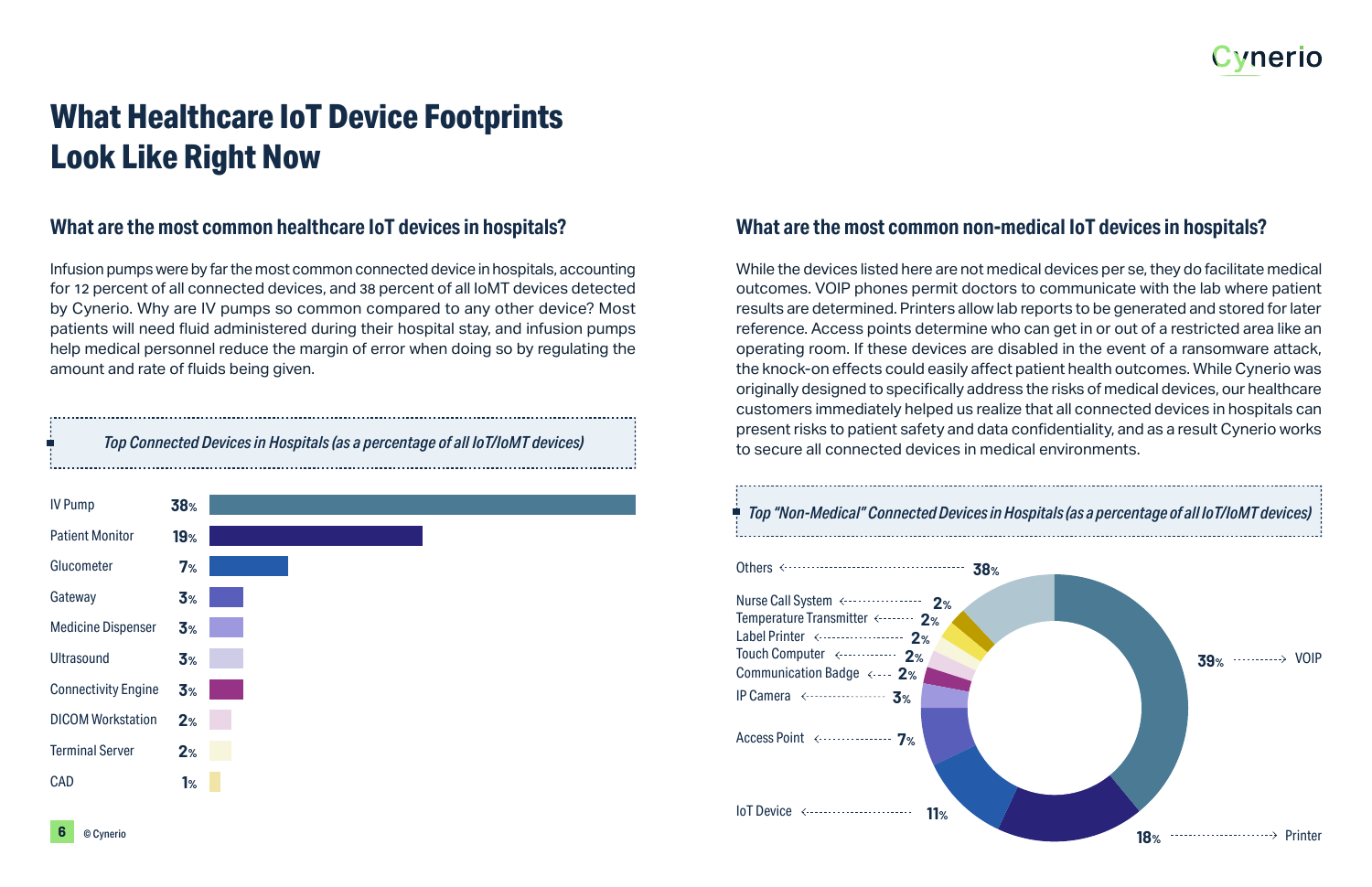

#### **What percentage of healthcare IoT devices are used regularly?**

Most devices get used at least once a month. While this is great in terms of hospitals getting a good return on their investment when it comes to device utilization, this has consequences for the security of those devices. If they are constantly in use, it means that it can be difficult to find a good time to update the security of devices that may need a patch or get a system upgrade.

#### **What Are the Most Common Operating Systems in Healthcare IoT Devices?**

Unlike the IT world, where Microsoft Windows dominates the desktop, healthcare IoT is all over the map. In terms of security, this makes solutions like Endpoint Detection and Response (EDR) agents almost impossible to deploy – there is no way for those kinds of solutions to address the vast variety of operating systems that power devices created by different manufacturers for different medical purposes. IoT security needs to be tailored to the device level, since it is unlikely that hospitals will have solutions for most proprietary and diverse operating systems. That being said, nearly half of medical devices run on Linux, an open source platform renowned for its stability and possibilities for customization.

Devices Used in the Past 4 Weeks **79%**

Devices Not Used in the Past 4 Weeks

**21%**

| Android 7.1.2 <-------------------------------- 1%                                                                                                       |  |
|----------------------------------------------------------------------------------------------------------------------------------------------------------|--|
| <u>Link-OS &lt;--------------------------------- 2%</u>                                                                                                  |  |
| Philips Proprietary RTOS <------------- 2%                                                                                                               |  |
| Windows Embedded Compact 7 $\leftarrow$ $\cdots$ 2%                                                                                                      |  |
|                                                                                                                                                          |  |
| KADAK AMX 4-Thumb RTOS $\leftarrow$ $\leftarrow$ $\leftarrow$ $\leftarrow$ $\leftarrow$ $\leftarrow$ $\leftarrow$ $\leftarrow$ $\leftarrow$ $\leftarrow$ |  |
| Windows 104-Thumb RTOS <----------------- 4%                                                                                                             |  |
| ENEA OSE RTOS for ARM <--------------------------                                                                                                        |  |
|                                                                                                                                                          |  |

| <b>Top Operating Systems of Healthcare I</b> |
|----------------------------------------------|
| Others <-------                              |

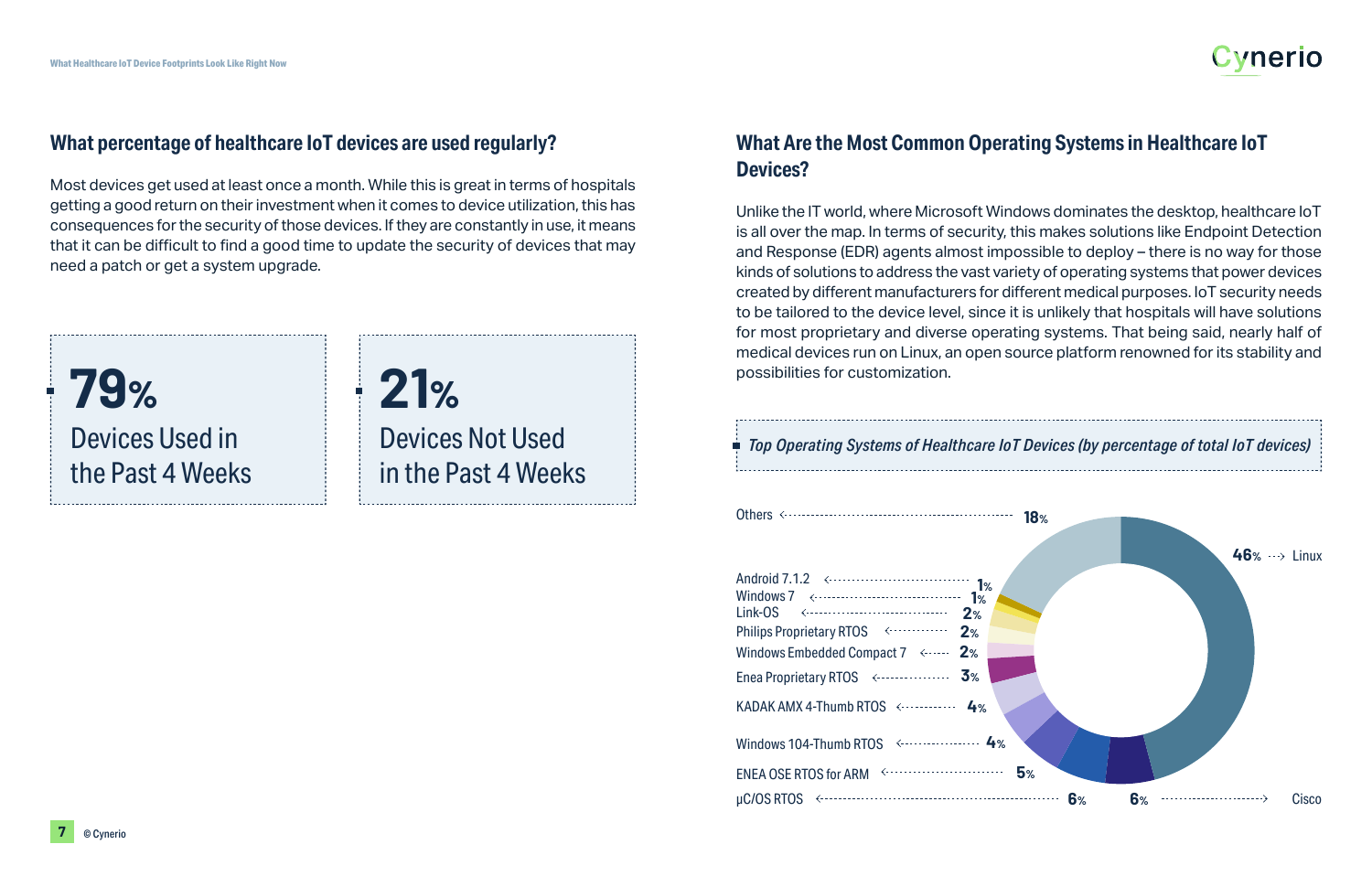



#### **Which Hospital Departments Depend the Most on Windows Devices Running a Version Older than Windows 10?**

Windows devices are not the biggest chunk of IoT and IoMT device operating systems, but where they do exist, they tend to concentrate in departments of the hospital responsible for the direct care of patients. The security implications of Windows dominating in these critical departments is that most malware and ransomware is designed to attack Windows devices, and will more easily threaten devices running

*Hospital Departments Using the Most Devices with Outdated Windows Versions (by percentage of total devices)*

on that operating system, especially if they are older devices running versions of Windows that are no longer updated or patched. This can leave the patients connected to those devices vulnerable, as well as the data those devices contain. Windows 10 offered significant security improvements, so identifying and addressing the risks of prior versions should be considered an IT priority.

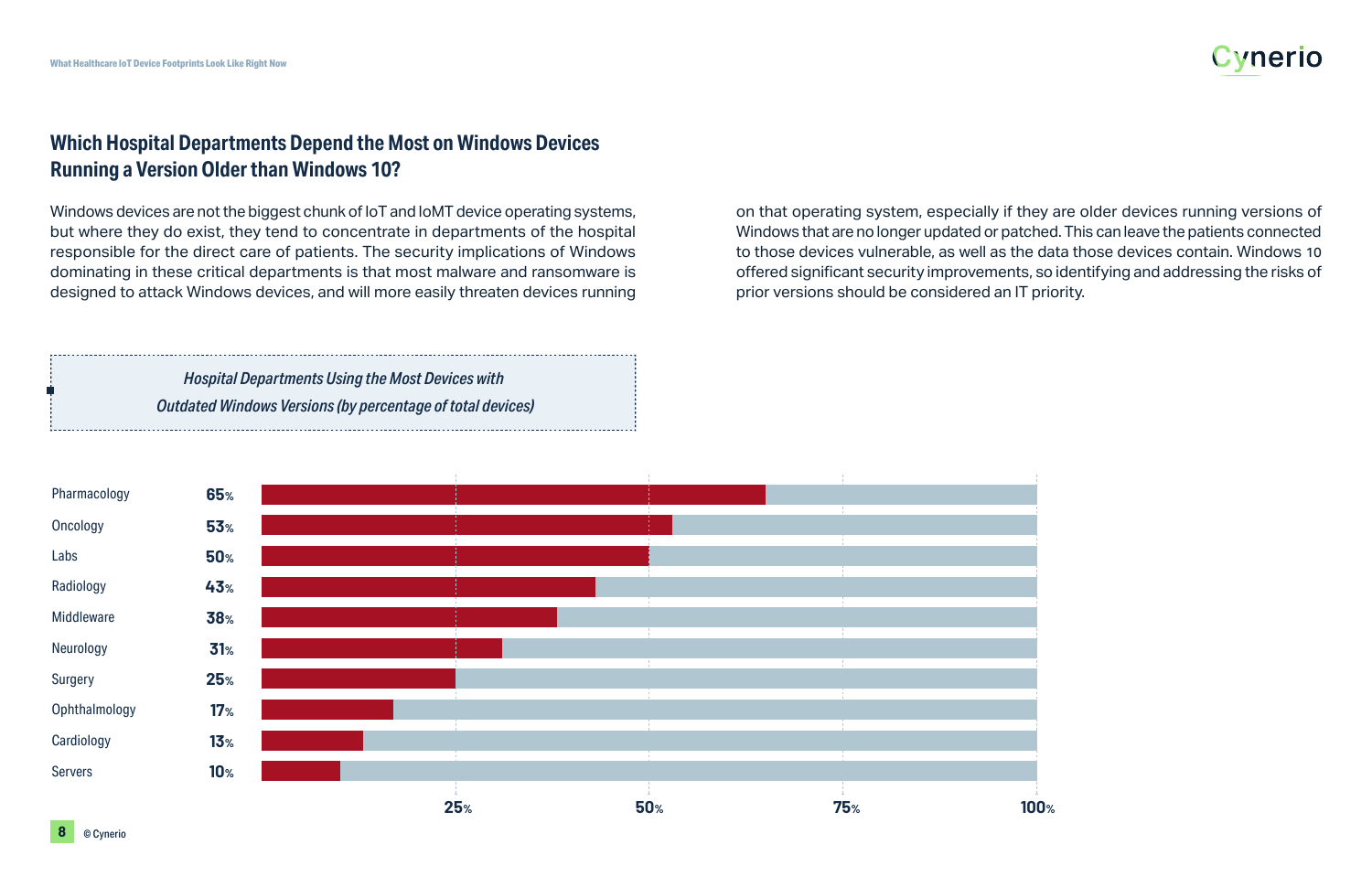

#### **What Are the Most Common Device Manufacturers in Healthcare IoT?**

Device vendors are a much more diverse lot than computer or mobile phone manufacturers, where a few big names tend to dominate. Aside from Cisco, whose dominance of many telecommunications devices is well-documented, device manufacturers tend to vary based on the type of device. This creates complexity when it comes to healthcare security – without specialized expertise in the security vulnerabilities of each device at scale, it becomes too labor-intensive to manually secure each kind of device as new vulnerabilities and risks appear.

*Top Healthcare IoT Device Vendors (by percentage of total IoT devices)*





#### *Top 10 providers*

Among the vendors identified, many may not be expected in healthcare environments. Care is not always about the core medical treatment. In many cases it is about patient comfort, resulting in manufacturers such as Sony, Nintendo, Roku and even Tesla introducing risk to patients.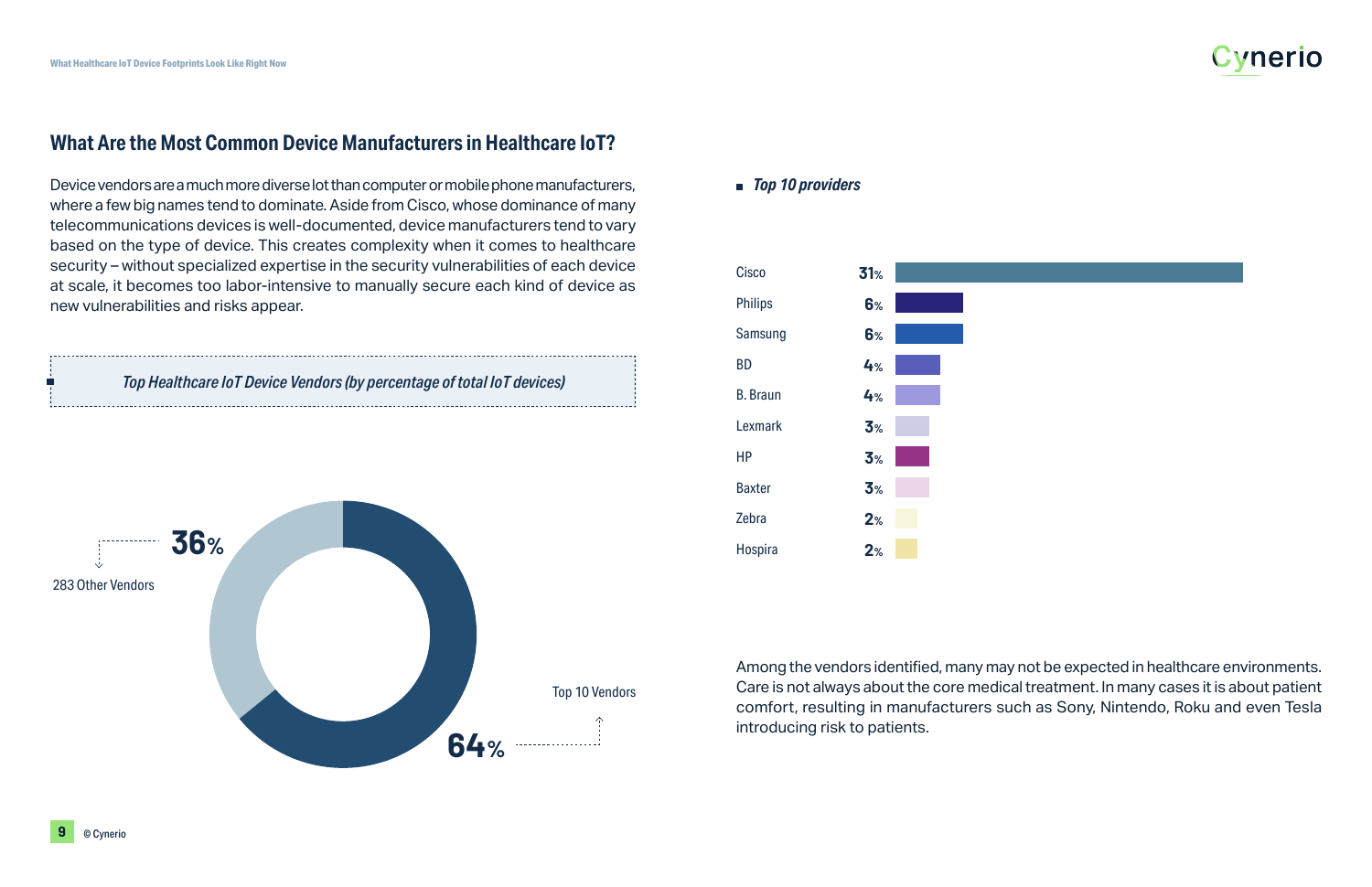

### <span id="page-9-0"></span>**The Real Healthcare IoT Risk Landscape**

#### **A Note about Cynerio's Risk Scoring Methodology**

To measure the risk of healthcare IoT devices, Cynerio uses an adjusted CVSS (Common Vulnerability Scoring System) level that is standardized according to the NIST Cybersecurity Framework and adjusted based on temporal and environmental factors. CVSS risk scores supply a good baseline for considering risk, but at Cynerio and in healthcare more generally it is important to include information related to whether a given vulnerability will affect patient safety, data confidentiality, or the provision of healthcare services if an attacker is able to exploit it.

#### **What percentage of devices have a critical vulnerability that would affect patient safety, data confidentiality or service availability?**

Without robust healthcare IoT security in place, hospitals are sitting on a ticking time bomb. A ransomware attack may be able to take down the majority of their IoT infrastructure and the hospital won't have any visibility into how to proactively prevent the attack or shut it down once it is launched. More than half of healthcare IoT devices currently in hospitals have a risk factor considered to be critical.



*Devices with at least one critical vulnerability that would affect patient safety, data confidentiality or service availability (as a percentage of all IoT devices)*

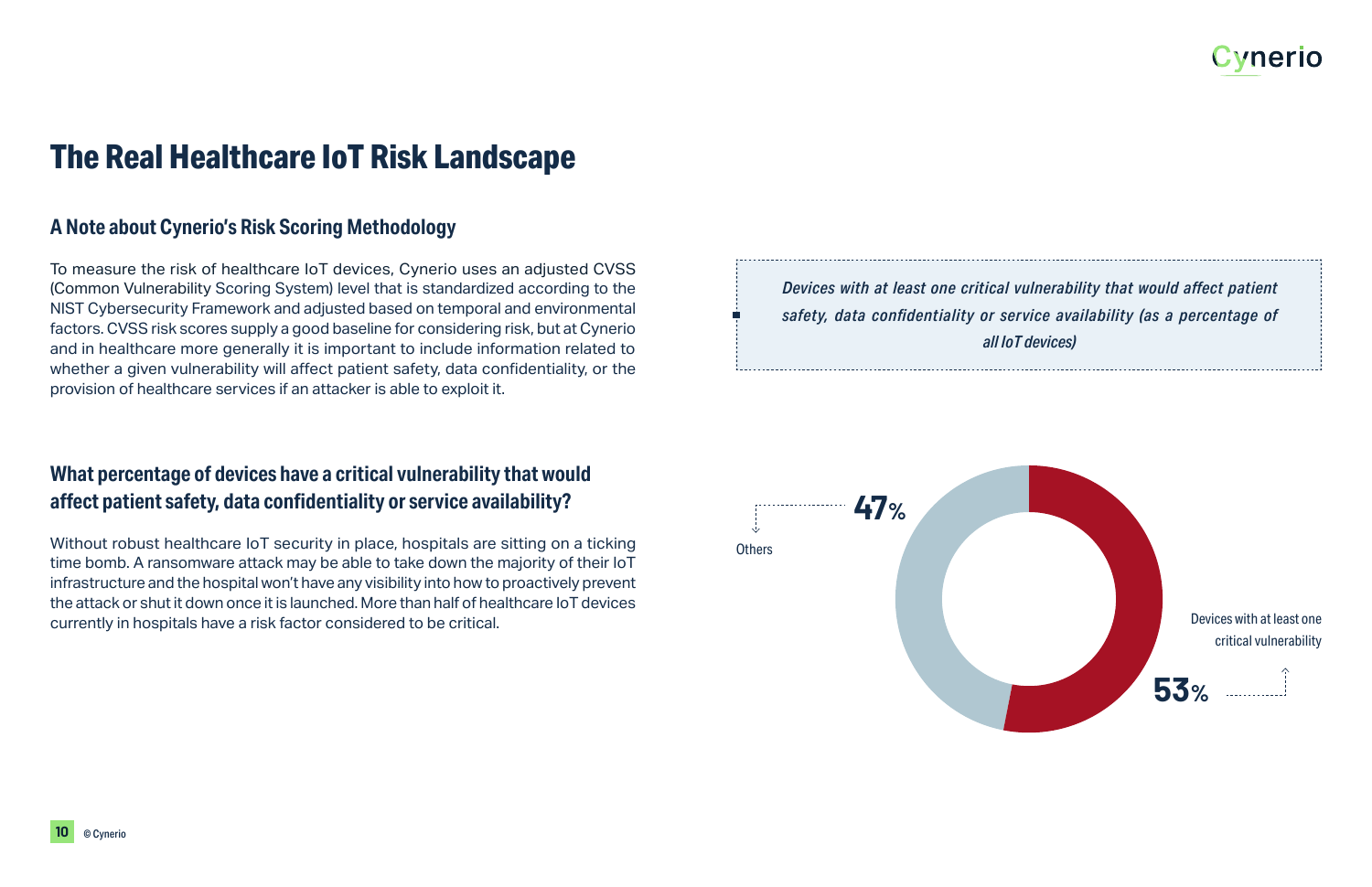

| d Percentage of Devices Impacted |  |
|----------------------------------|--|
|                                  |  |
|                                  |  |
|                                  |  |
|                                  |  |
|                                  |  |
|                                  |  |
|                                  |  |
|                                  |  |

#### **What Are the Most Common Healthcare IoT Device Vulnerabilities?**

If you read healthcare IoT security headlines from the past year, you might get the idea that widely reported vulnerabilities like URGENT/11 or Ripple20 are the most common risks facing these devices. Of course, hospitals should make sure to protect against these vulnerabilities, and the many articles that were written about these security flaws were great for creating general awareness around healthcare IoT security, but they make up only a small part of the risk most healthcare IoT devices face.

The most common healthcare IoT risks are often much more mundane, and in line with the kinds of vulnerabilities we have seen across IT in the security industry for years. In many cases, a lack of basic cybersecurity hygiene is what is leaving healthcare IoT devices open to attack. Devices often come with default passwords and settings that remain unchanged, and are accessible in device manuals that can easily be found by attackers online. Without IoT security in place, hospitals don't have a simple way to check for these risks before attackers are able to take advantage of them.

Usually without healthcare IoT, security hospitals can still identify risky devices with lousy passwords, but shutting down services and changing passwords is going to be hugely difficult and complex. Most likely it just won't get done without a dedicated healthcare IoT security solution, leaving those devices vulnerable.

*Top 10 Vulnerabilities and* 

| Cisco IP Phone CVEs            | 31%             |  |
|--------------------------------|-----------------|--|
| <b>Weak HTTP Credentials</b>   | 21%             |  |
| <b>Open HTTP Port</b>          | 20 <sub>%</sub> |  |
| <b>Outdated SNMP Version</b>   | 10 <sub>%</sub> |  |
| <b>Shared HTTP Credentials</b> | 10 <sub>%</sub> |  |
| SSDP/SRVLOC/SNMP/SADP In Use   | 9%              |  |
| mDNS In Use                    | 7%              |  |
| Ripple20                       | 7%              |  |
| <b>LLMNR/NetBIOS In Use</b>    | 5%              |  |
| <b>SACK Slowness</b>           | 4%              |  |
|                                |                 |  |

**URGENT/11 ranked 12th, making up 4% of total vulnerabilities.**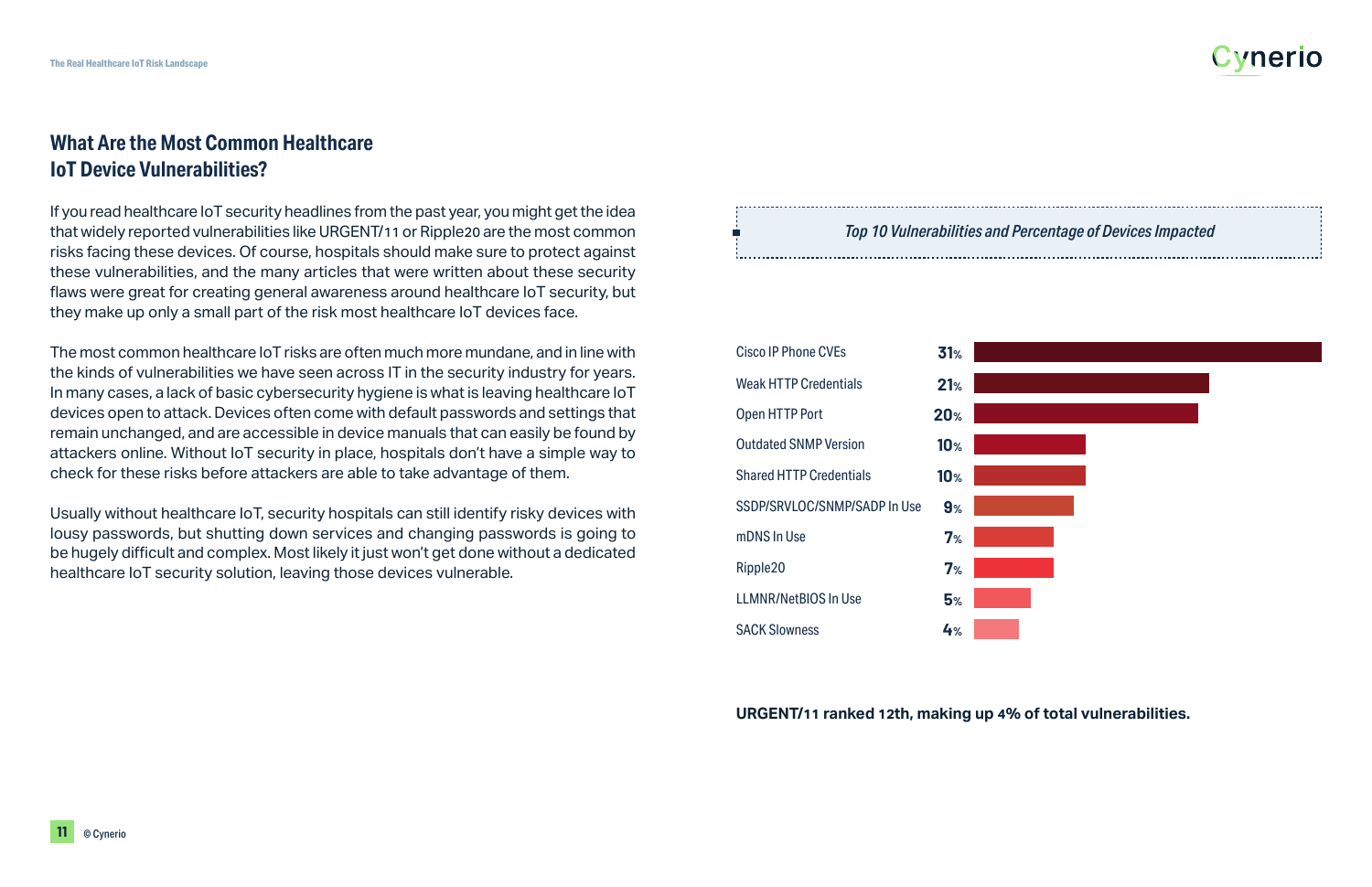

#### **What Are the Bedside Healthcare IoT Devices with the Most Identified Vulnerabilities?**

#### **A glimpse into the devices closest to patients**

The closer a healthcare IoT device gets to the patient's bedside, the higher the risk score of a vulnerability detected on it will increase, since it has a much greater chance of adversely affecting a patient's care. When Cynerio technology first enters a hospital environment where there has never been any healthcare IoT cybersecurity before, these are the devices that most commonly have a critical risk while connected to a



Computerized

 $\cdots$  . . . . . . . .  $\rightarrow$ 

Radiography System



#### --------> DICOM Workstation



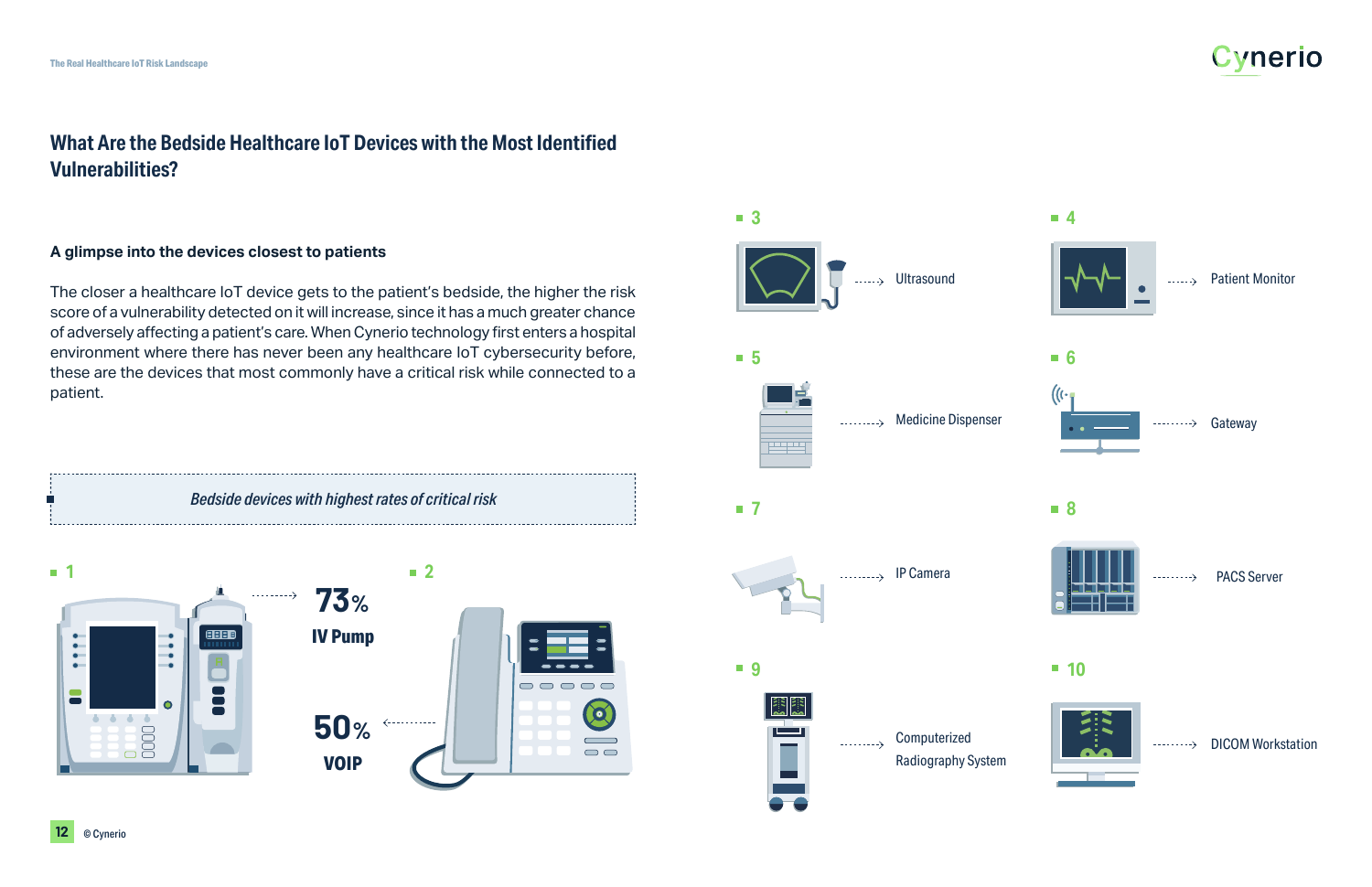

#### **What Are the Most Common Vulnerabilities of Bedside Devices?**

Any vulnerability that appears while a device is connected to a patient takes on a higher risk profile simply because it will have an outsize effect on the potential health of the patient depending on that device. Major announced vulnerabilities from 2021 don't really add up to the biggest risks here; the top concern is that hospitals don't have enough visibility into very basic vulnerabilities like whether a device has an active recall or has been improperly authenticated. The good news is that common and basic vulnerabilities like these are easy enough to address with the right tools in place, as we will explore in the following sections.

| <b>Improper Input Validation</b>                       | <b>19%</b> |
|--------------------------------------------------------|------------|
| <b>Improper Authentication</b>                         | 11%        |
| <b>Device Recall Notice</b>                            | 11%        |
| Use of Hard-coded Credentials                          | 8%         |
| <b>Unsecure Communication Channel</b>                  | 7%         |
| <b>Uncontrolled Resource Consumption</b>               | 5%         |
| <b>Improper Check for Certificate Revocationn</b>      | 5%         |
| <b>Buffer Errors</b>                                   | 4%         |
| <b>Information Leak / Disclosure</b>                   | 4%         |
| <b>Cleartext Transmission of Sensitive Information</b> | 4%         |
|                                                        |            |



*Frequency of vulnerabilities found in bedside devices (as a percentage of all devices with the vulnerability)*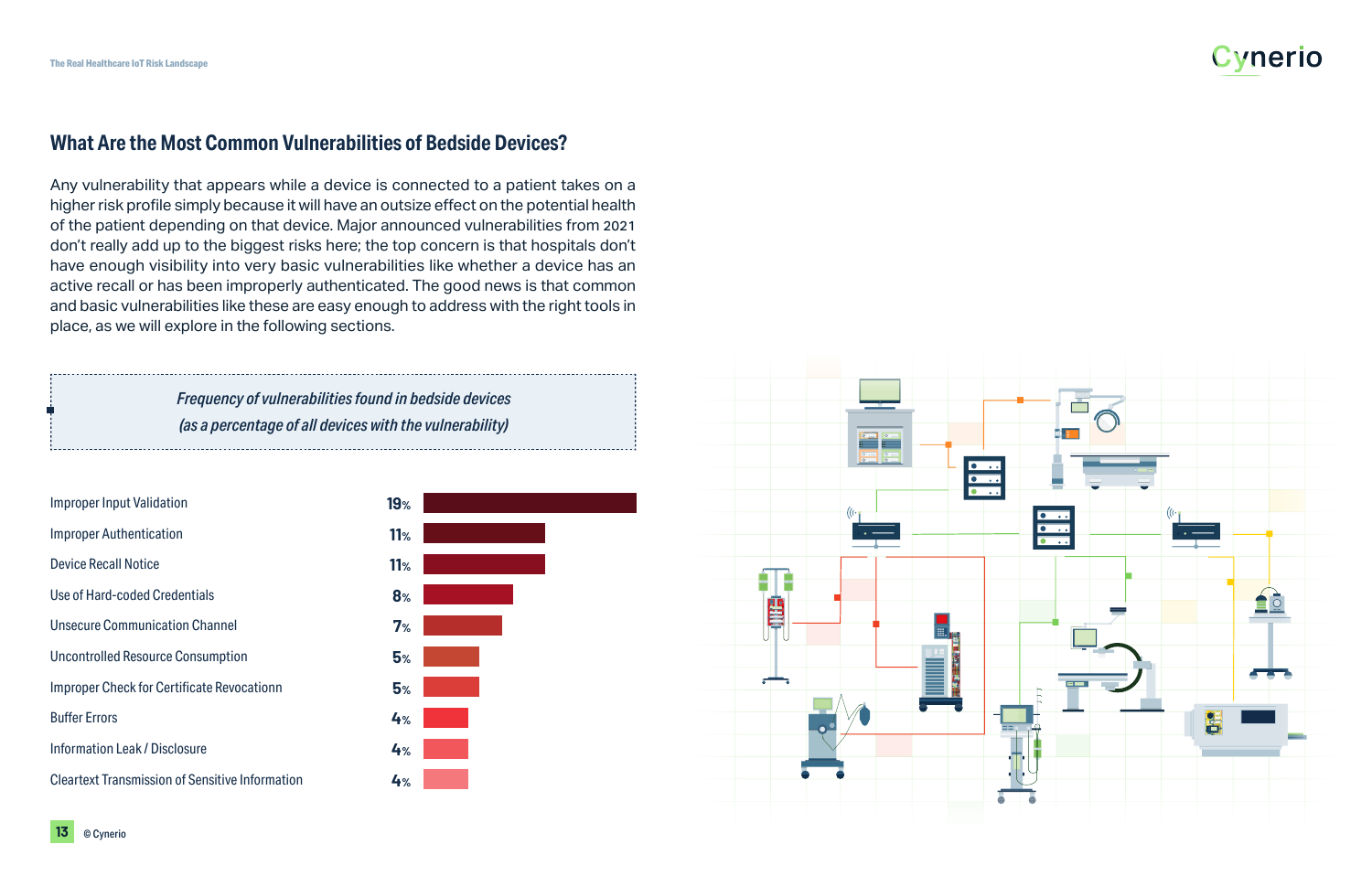

## <span id="page-13-0"></span>**How To Effectively Address Healthcare IoT Risk**

Before we dive into how to successfully manage healthcare IoT risk, it is important to define a few terms that tend to get used interchangeably when it comes to cybersecurity – remediation, mitigation, and acceptance of risk.

#### **Patching Not Always An Option**

In the best-case scenario, a risk can be fully remediated so that it no longer exists; for example, through a patch from a vendor for the vulnerability in question. But this is not always possible, especially in a field as varied as IoT devices that run on hundreds of different operating systems and are manufactured by a plethora of different vendors. Additionally, when it comes to medical devices specifically, long device lifecycles tend to mean that devices will outlast the period when a manufacturer even offers updates to prevent newly discovered vulnerabilities from potential exploitation. That makes mitigation the best available option when remediation is unviable. Mitigating a risk through "virtual patching" is often the best possible security alternative so that vulnerabilities and risks a manufacturer will no longer patch themselves can still be protected against.

#### **Quarantine and Segmentation**

There are two types of best practice response actions when it comes to device risks and attacks: the immediate reactive quarantine put it place to shut down a risk or attack that could affect a patient's data, safety, or care, and then the longer-term proactive segmentation meant to pre-empt future attacks before they can be launched. Hospitals should have a way to respond immediately when a threat could imminently affect the hospital and its patients, and they should also have a long-term vision to harden the security around devices so that they can't be leveraged in attacks going forward.

Fixing or patching a root cause to the point that the identified risk is completely expunged.



Implementing controls that significantly reduce the likelihood of risk being realized.

Allowing a risk to go unaddressed based on various factors such as low criticality, remote probability, or prohibitive level of effort required to mitigate or remediate further.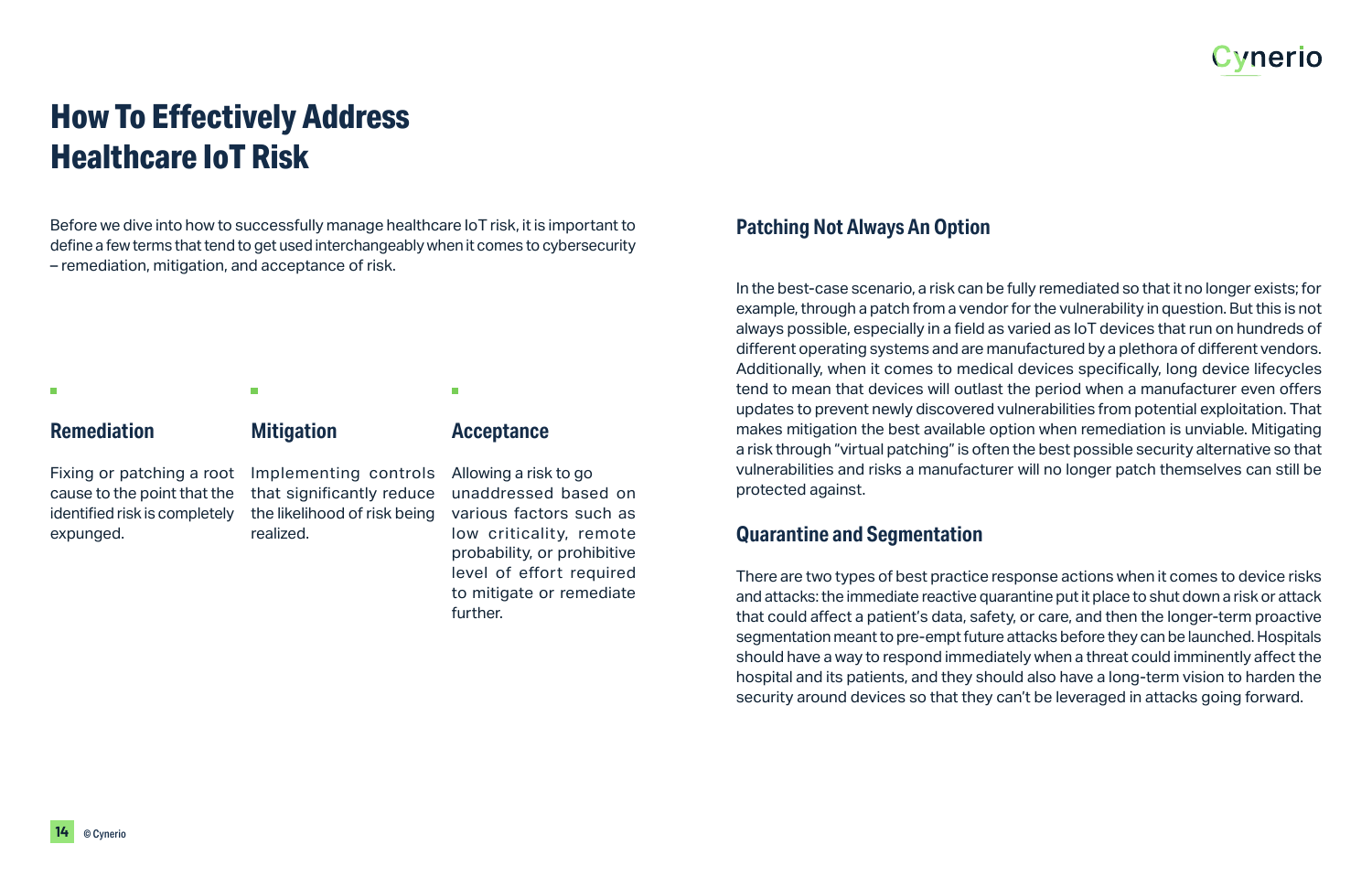

#### **The Importance of Segmentation to Robust Healthcare IoT Cybersecurity**

A large, unsegmented network presents a large attack surface that can give adversaries who do manage to gain access free rein to move laterally across critical data and resources. Network segmentation divides a network into multiple parts, which are called segments, with each segment acting as an isolated sliver of the network. In broad terms, more segments mean a more secure network since they make traversing the network without authorization much more difficult for adversaries. Nevertheless, the right amount of segmentation is a balance that won't hinder network connectivity but also won't leave the network open enough to create security risks. Typically, segmentation will be carried out by using Virtual Local Area Networks (VLANs) to break the entire network down into its segments.

 Traditional IT security solutions struggle to segment healthcare IoT devices. Common solutions for segmenting IT like firewalls and Network Access Control (NAC) usually can't differentiate between medical devices, accurately assess risk criticality on healthcare IoT, or provide visibility into device connectivity. Because of this, IT security simply cannot provide a high level of confidence that device functionality, and by extension patient safety and care, won't be affected when attempting to segment healthcare IoT with it. Medical-first healthcare IoT solutions that can rigorously test proposed segmentations to ensure no disruption to critical operations are required to effectively contain attacks without negative consequences to patient safety and care.

#### **How Much Critical Risk Does IoT Healthcare Device Segmentation Address?**

If a given healthcare IoT risk is critical, or a healthcare IoT device has a critical risk on it, segmentation is hugely beneficial. In fact, effective healthcare IoT segmentation addresses 92% of critical risks detected and reduces the risk for 67% of devices that have a critical risk.

#### Effective healthcare IoT segmentation addresses

of critical risks detected and reduces the risk for 67% of devices that have a critical risk.

**92%**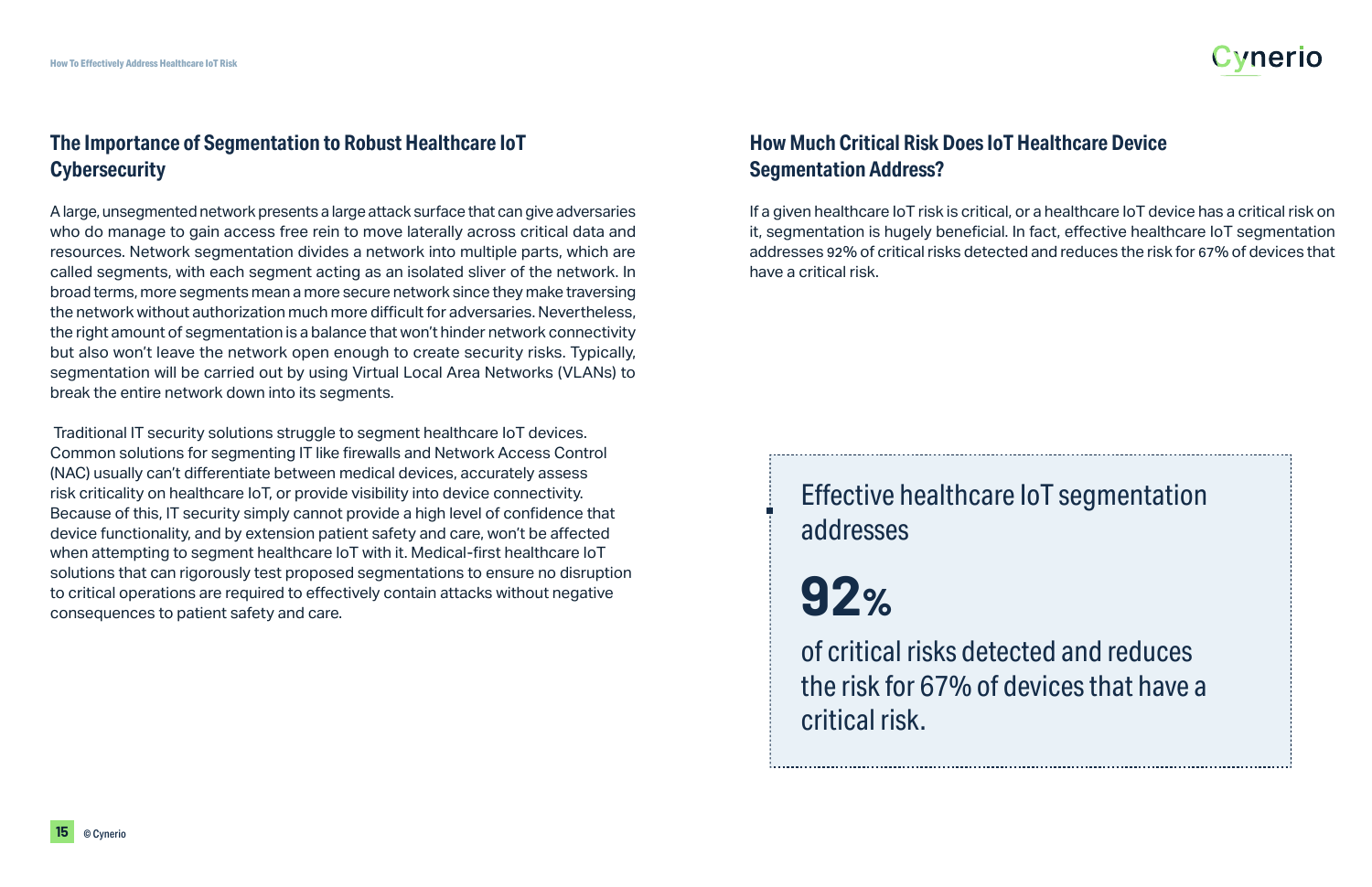#### **What Are the Most Common Ways to Segment Critical Risks on Bedside Devices?**

Not all IoT healthcare network segmentations are created equal; they need to be crafted according to the potential threat vectors they are addressing as well as the potential vulnerabilities that could be exploited and the clinical context of each device in the segment.



It is also worth highlighting the two main forms of segmentation – east-west and north-south. East-west segmentation blocks all essential device-to-device communication across the LAN, while north-south segmentation blocks all nonessential communication to prevent malicious entities within the network from exfiltrating data. Of course, devices can have more than one risk factor present at the same time and require multiple segmentation actions.

Where do we go from here? The trend is already clear – it's too late to merely start an IoT asset inventory count as a baseline project to start getting control of medical device security at a hospital. Attackers are already leveraging any vulnerability they can find on hospital networks and using them to launch ransomware attacks and steal protected health data. Even so, most IoT healthcare cybersecurity is still focused on providing a comprehensive inventory of connected devices, perhaps with some data related to their potential risk. But these solutions don't provide a way to fight back against threats, and you can't protect against what you can't remediate. Hospitals don't need more data – they need to be able to act decisively when attacked.

## <span id="page-15-0"></span>**The Future of Healthcare IoT Security**

Identifying and addressing risk vectors that are already being leveraged in the wild is a good first step towards implementing healthcare IoT security that will make a hospital's connected device footprint more resilient. We expect that there will be a broader acceptance of such mitigating controls for healthcare IoT as the footprint of these devices quintuples in the next decade. But hospitals also need solutions in place to respond to live attacks when "the wild" is suddenly at their doorstep. Attackers motivated by money and indifferent to the care they may be adversely impacting will look for the lowest-hanging fruit to attack, and hospitals will need to speed up their time to attack detection as more hospitals increase their healthcare IoT security fortification. As IT security moves to an XDR (Extended Detection and Response) model to automate incident identification and remediation, healthcare IoT will need to move towards an attack detection and response model as attacks continue to evolve and target the healthcare sector more than any other.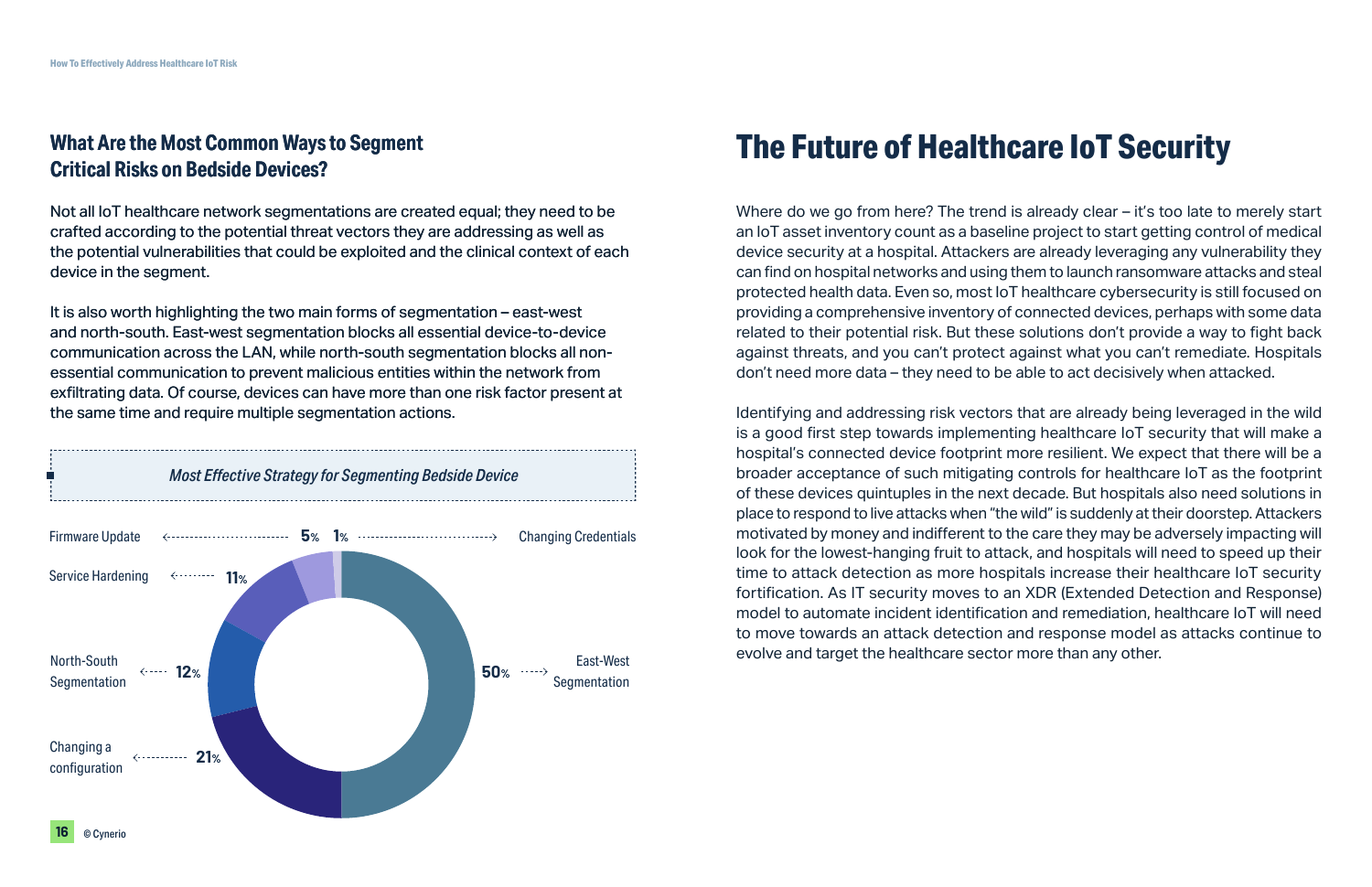

### <span id="page-16-0"></span>**About Cynerio**

Cynerio is the one-stop shop Healthcare IoT security platform. With solutions that cater to healthcare's every IoT need – from Enterprise IoT to OT and IoMT – we promote cross- organizational alignment and provide hospitals the control, foresight, and adaptability they require to stay cyber-secure in a constantly evolving threatscape. We empower healthcare organizations to stay compliant and proactively manage every connection on their own terms with real-time IoT attack detection and response and rapid risk reduction tools, so that they can focus on healthcare's top priority: delivering quality patient care.

The Cynerio Platform consists of three solutions that go beyond healthcare IoT asset management to defend IoT and connected medical devices from ransomware and other live attacks from day one, while also identifying and remediating the most critical device risks in under a month.



#### **Attack Detection and Response (ADR)**

Cynerio's Attack Detection and Response for Healthcare IoT empowers hospitals to identify, contain and mitigate threats on devices exhibiting malicious or suspicious behavior so that patient health and service provision won't be impacted. Thorough remediation, including the collection of actionable forensics, can then be performed when the device is not in use to accelerate rapid attack recovery.



#### **Rapid Risk Reduction (RRR)**

Cynerio enables hospitals and healthcare facilities to get unparalleled visibility into their IoT, OT and connected medical devices, reduce their vulnerability and risk, and immediately respond to ransomware, breaches and other threats aimed at them. Don't just identify connected devices using asset management – secure them to ensure that they are an integral part of protecting patient safety, care, and data.



#### **Technical Account Manager (TAM)**

To help effectively address IoT security challenges in hospital environments, Cynerio provides its leading healthcare IoT security platform with long-term Technical Account Managers (TAMs) that handle deployment and optimization of the solution with minimal resources required. TAMs work with your IT, Security, Network, BioMed and other team members to integrate Cynerio with existing technology stacks while also providing the valuable guidance needed when addressing risks and attacks on Medical IoT devices.

For more information, visit [cynerio.com](https://www.cynerio.com) and follow us on Twitter [@Cynerio](https://twitter.com/cynerio?lang=en).